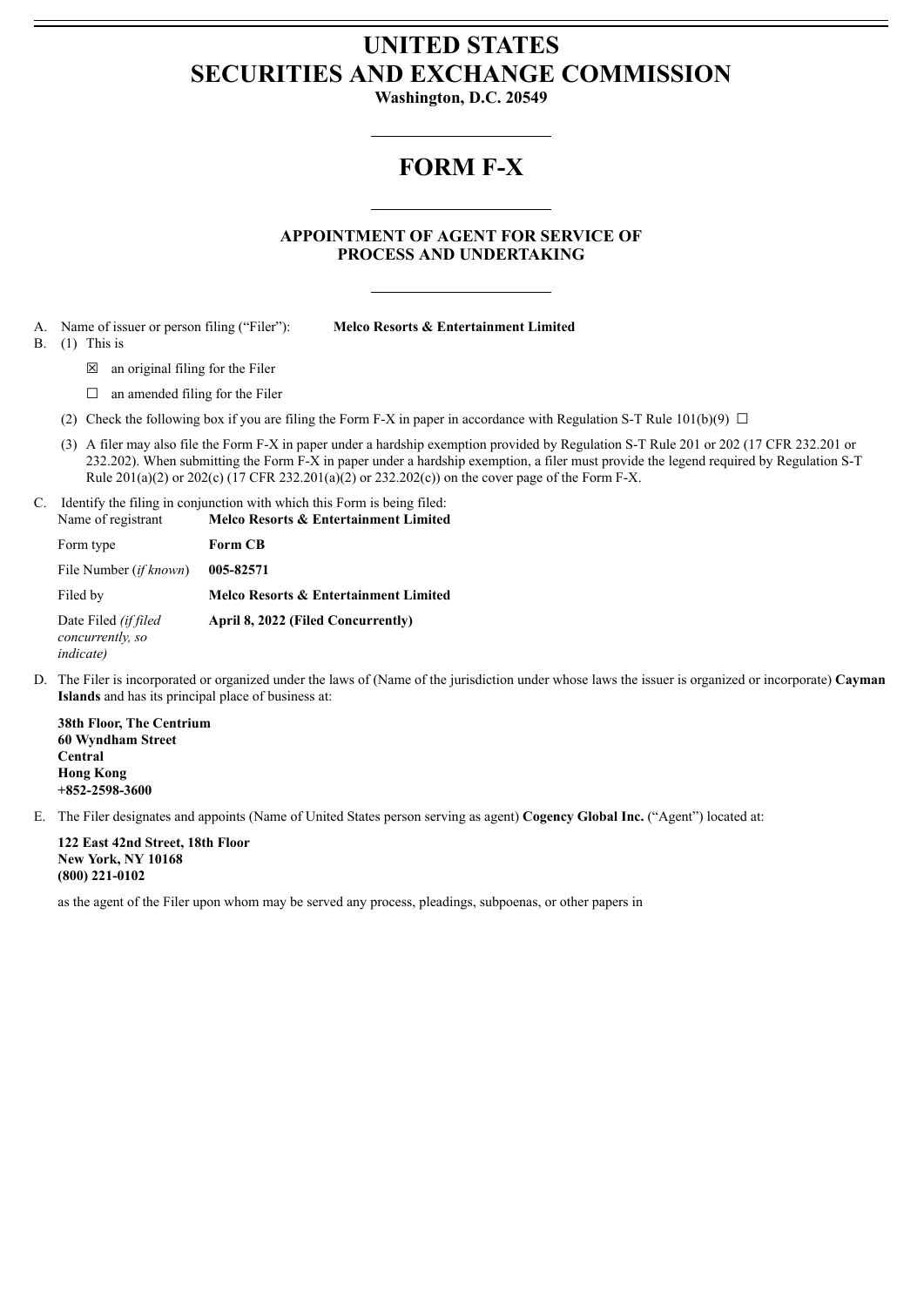- (a) any investigation or administrative proceeding conducted by the Commission; and
- (b) any civil suit or action brought against the Filer or to which the Filer has been joined as defendant or respondent, in any appropriate court in any place subject to the jurisdiction of any state or of the United States or of any of its territories or possessions or of the District of Columbia, where the investigation, proceeding or cause of action arises out of or relates to or concerns (i) any offering made or purported to be made in connection with the securities registered or qualified by the Filer on Form CB on the date hereof or any purchases or sales of any security in connection therewith; (ii) the securities in relation to which the obligation to file an annual report on Form 40-F arises, or any purchases or sales of such securities; (iii) any tender offer for the securities of a Canadian issuer with respect to which filings are made by the Filer with the Commission on Schedule 13E-4F, 14D-1F or 14D-9F; or (iv) the securities in relation to which the Filer acts as trustee pursuant to an exemption under Rule 10a-5 under the Trust Indenture Act of 1939. The Filer stipulates and agrees that any such civil suit or action or administrative proceeding may be commenced by the service of process upon, and that service of an administrative subpoena shall be effected by service upon such agent for service of process, and that service as aforesaid shall be taken and held in all courts and administrative tribunals to be valid and binding as if personal service thereof had been made.
- F. The Filer stipulates and agrees to appoint a successor agent for service of process and file an amended Form F-X if the Filer discharges the Agent or the Agent is unwilling or unable to accept service on behalf of the Filer at any time until six years have elapsed following the effective date of the latest amendment to such Form CB. The Filer further undertakes to advise the Commission promptly of any change to the Agent's name or address during the applicable period by amendment of this Form, referencing the file number of the relevant form in conjunction with which the amendment is being filed.
- G. The Filer undertakes to make available, in person or by telephone, representatives to respond to inquiries made by the Commission staff, and to furnish promptly, when requested to do so by the Commission staff, information relating to: the Forms, Schedules and offering statements described in General Instructions I. (a), I. (b), I. (c), I. (d) and I. (f) of this Form, as applicable; the securities to which such Forms, Schedules and offering statements relate; and the transactions in such securities.